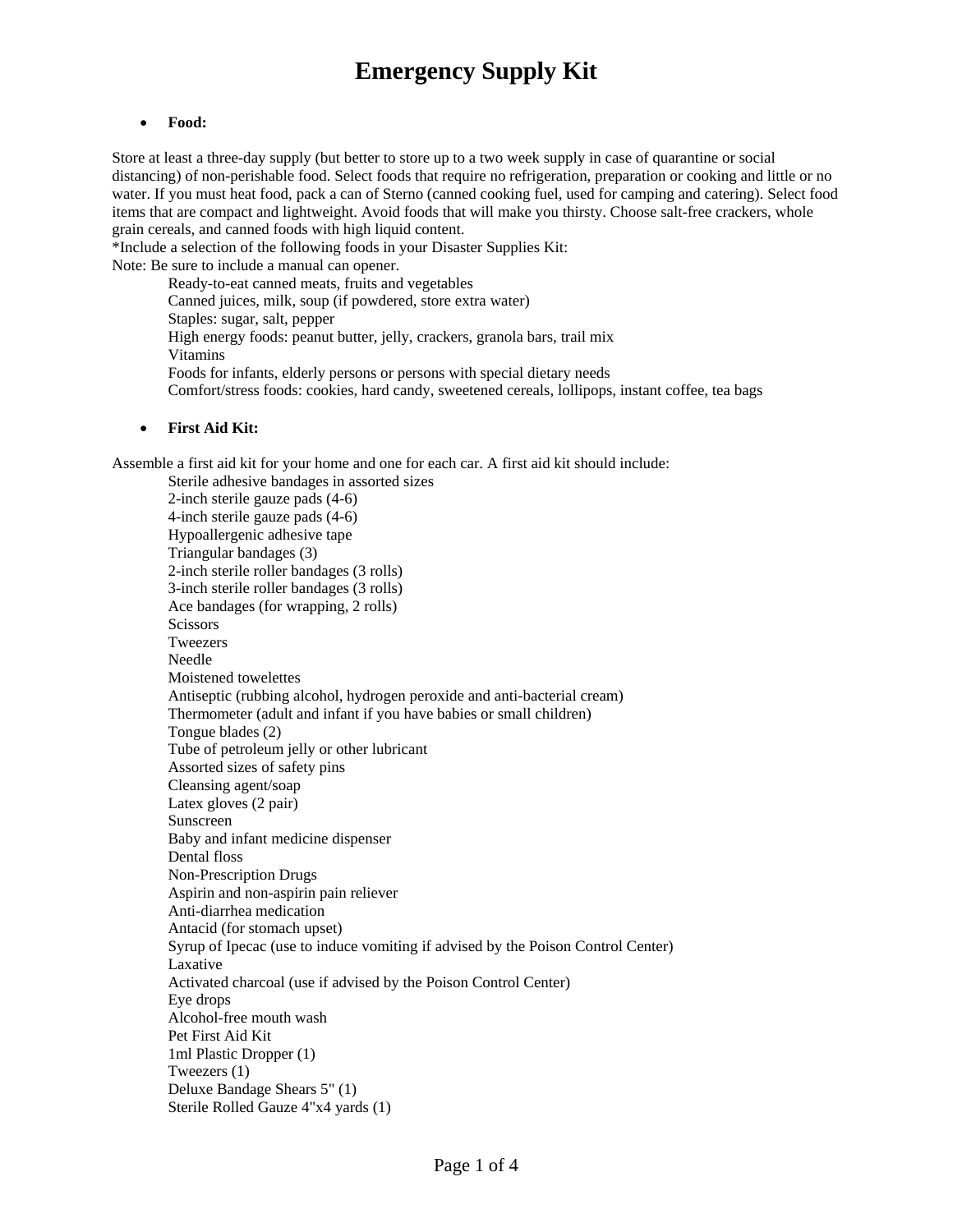Rolled Gauze 2"x4 yards (1) Instant Ice Pack (1) Combine Pad 5"x9" (1) Emergency Blanket (1) Triple Anti-Biotic Packs 0.9gm 6 - Cotton Tip Applicators 3" (2) Pen Light (1) Sterile Eye Wash 1 oz. (1) Hydrogen Peroxide 3% 4 oz. (1) Pair Vinyl Gloves (2) 6" Tongue Depressor (1) Styptic Pencil (1) Non-Adherent Bandage 2"x3" (1) [Contact your local American Red Cross chapter](http://www.redcross.org/where/where.html) to obtain a basic first aid manual.

### **Clothing, Bedding and Sanitation Supplies:**

### • **Clothing:**

If you live in a cold climate, you must think about warmth. It is possible that you will not have heat. \*Include at least one complete change of clothing and footwear per person.

Jacket or coat Long pants Long sleeve shirt Sturdy shoes or work boots Hat, gloves and scarf Rain gear (hat, rain coat, rain pants, boots and umbrella) Thermal underwear Sunglasses

• **Bedding:** 

Blankets or sleeping bags

• **Sanitation:** 

Toilet paper Soap, liquid detergent Feminine supplies Personal hygiene items Plastic garbage bags, ties (for personal sanitation uses) Plastic bucket with tight lid (empty kitty litter container works also) Disinfectant Household chlorine bleach (unscented)

• **Tools:** 

Mess kits, or paper cups, plates and plastic utensils [Emergency preparedness manual](http://www.fema.gov/areyouready/) Portable, battery-operated radio or television and extra batteries Flashlight and extra batteries Candles Cash or traveler's checks, change Non-electric can opener, utility knife Fire extinguisher: small canister, ABC type Tube tent Pliers or multi-function tool (e.g., Swiss Army Knife, Leatherman, etc.)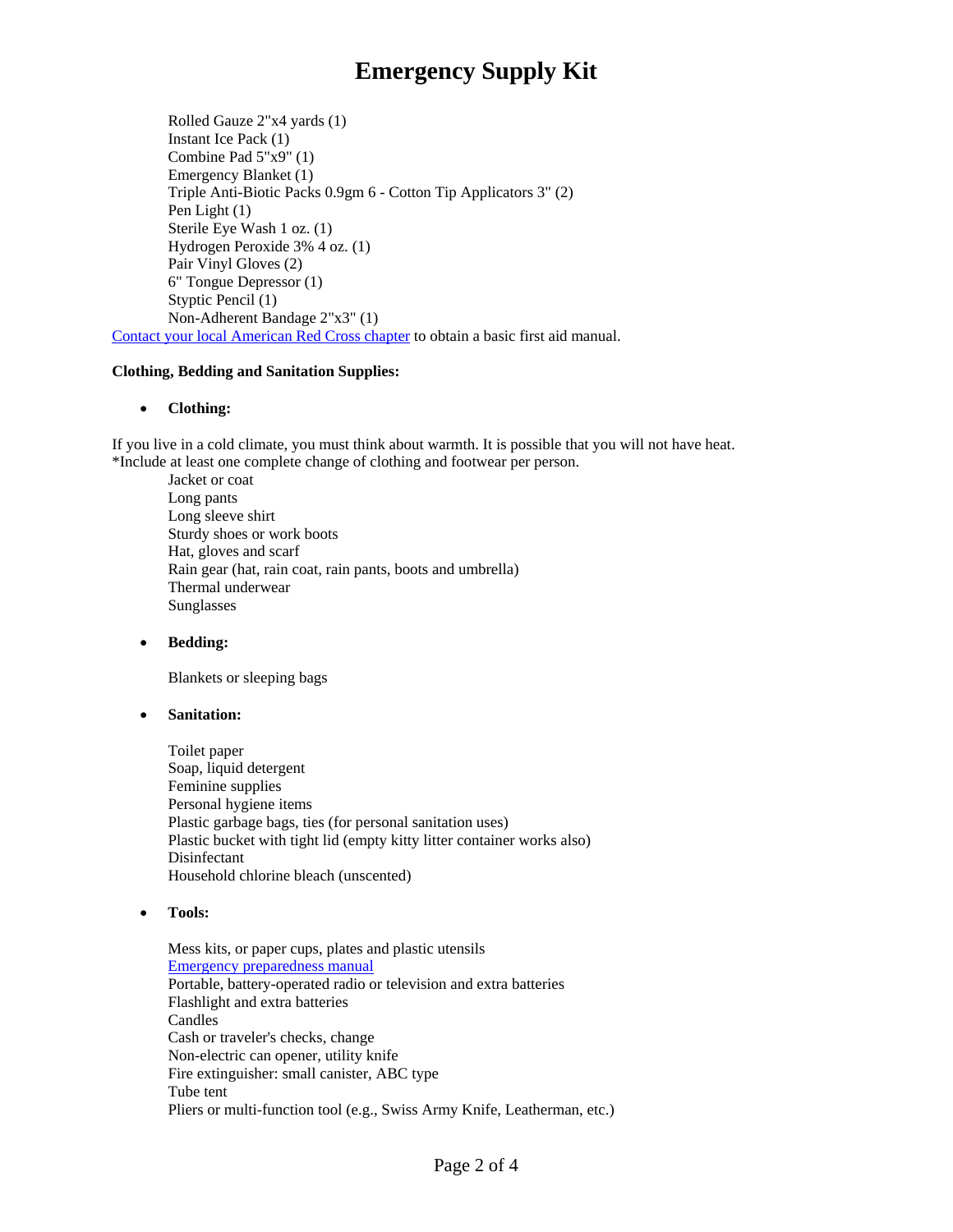Tape (Duct and masking tape) Compass Matches in a waterproof container Aluminum foil and Plastic wrap Zip-Lock bags (snack, sandwich and gallon sizes) Plastic storage containers Signal flare Paper, pencil Needles, thread Medicine dropper Shut-off wrench or pliers, to turn off household gas and water Whistle Plastic sheeting Map of the area (for locating shelters)

### • **Special Items:**

Remember family members with special needs, such as infants and elderly or disabled persons.

- For Baby Formula Diapers Bottles Pacifiers Powdered milk Medications
- For Adults Heart and high blood pressure medication Insulin Prescription drugs Denture needs Contact lenses and supplies Extra eye glasses Hearing aid batteries
- **Important Family Documents:**

Keep these records in a waterproof, portable container.

Will, insurance policies, contracts, deeds, stocks and bonds. Photo IDs, passports, social security cards, immunization records Bank account numbers Credit card account numbers and companies Inventory of valuable household goods, important telephone numbers Family records (birth, marriage, death certificates) Photocopies of credit and identification cards

### • **General Items:**

Cash and coins. Entertainment Games, cards and books.

### **Disaster Supplies Kit Locations:**

• Home